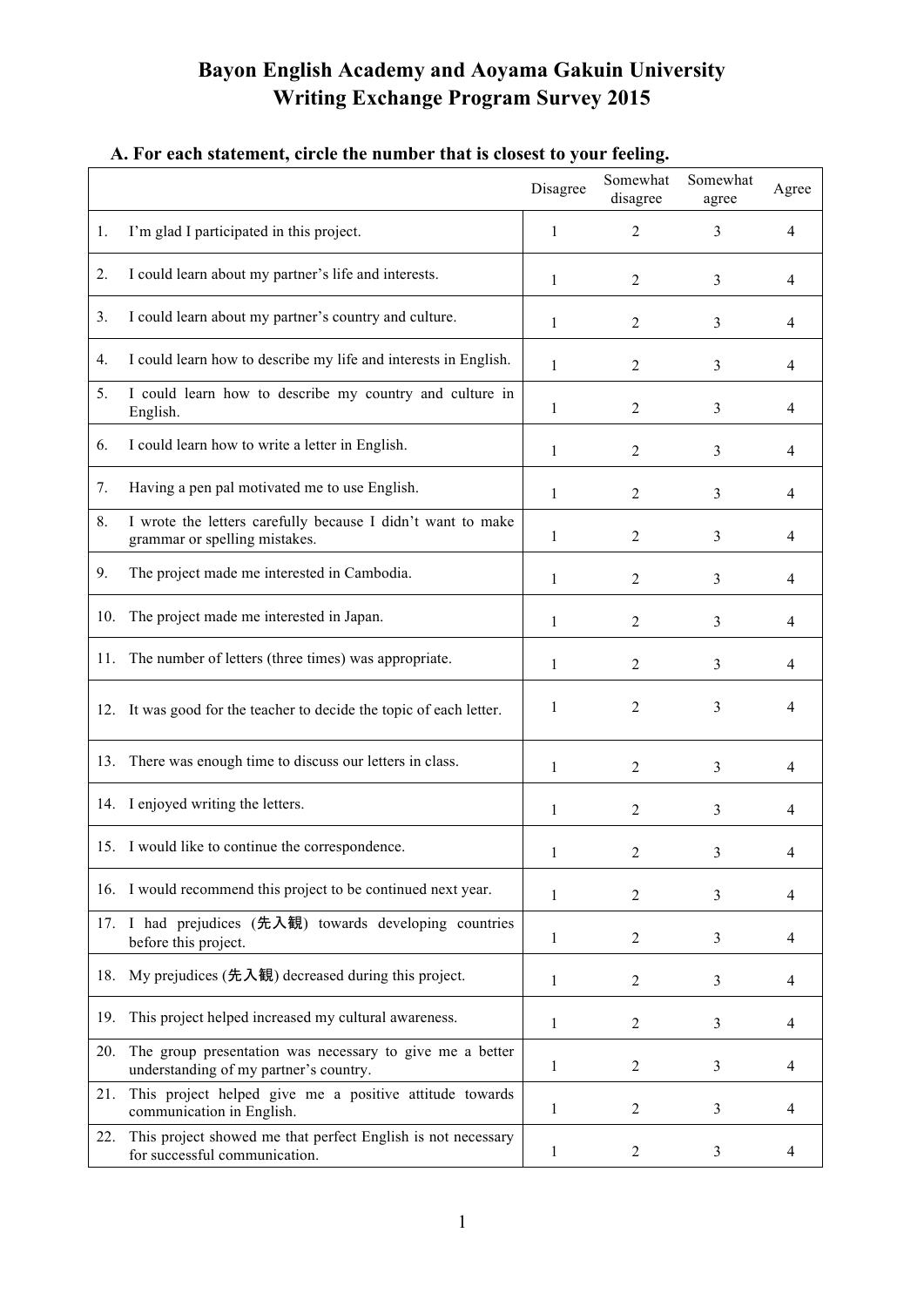$\mathbf{B}$ . What stereotypes and/or prejudices did you have about poverty and developing countries before this project?



C. Did you ideas about poverty and developing countries changed during this project? What specific things helped you change your ideas (e.g. in-class discussions, lectures, letters, etc.)?